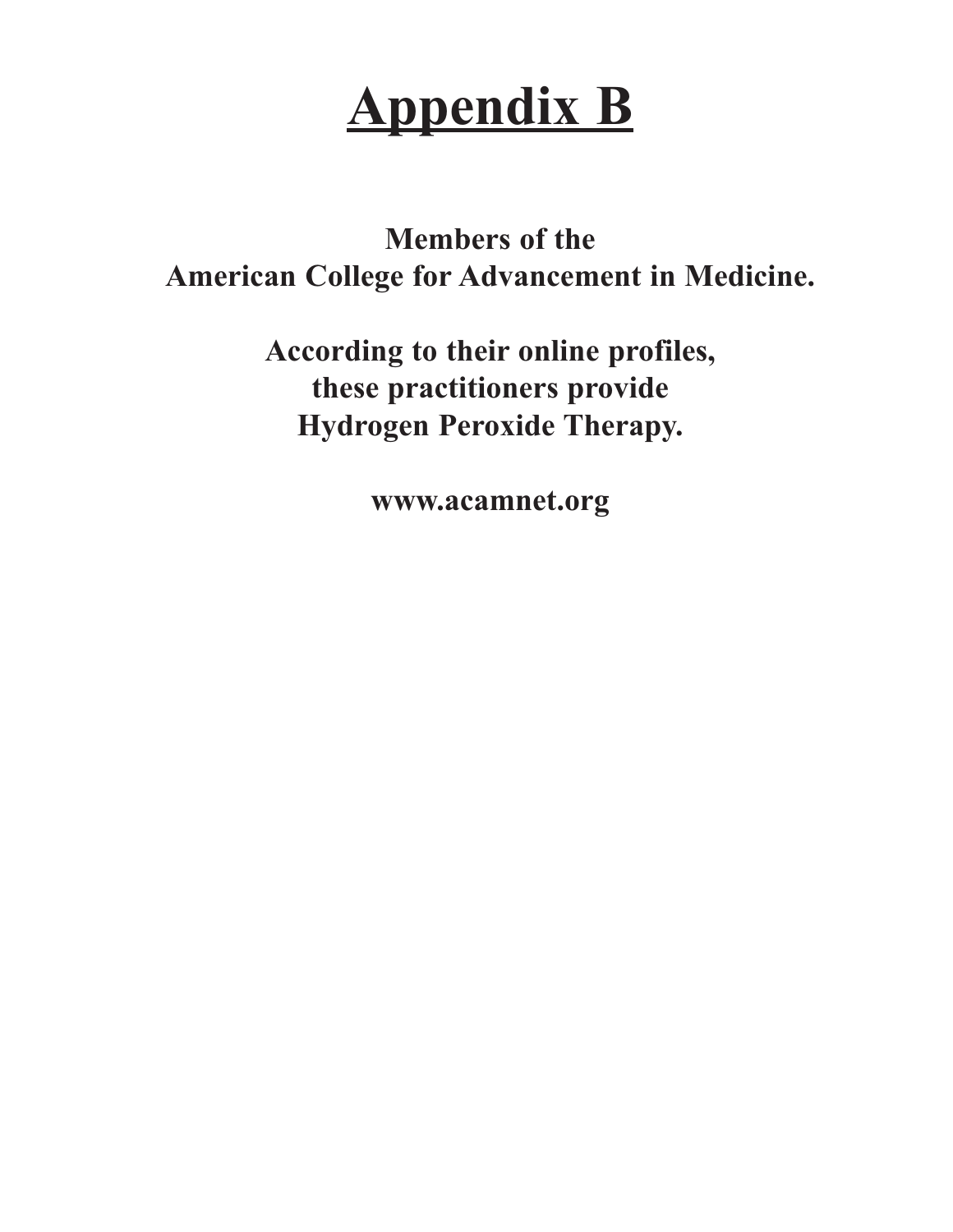# *INTRAVENOUS THERAPY*

If you have a serious ailment, don't fool around. Go ahead, follow all of the advice in this book, but realize that this information is designed to maintain your health. **You need to find a QUALIFIED medical doctor to guide you to improved health**.

Hydrogen peroxide can be administered by intravenous infusion to help improve a wide range of health conditions. Many studies have shown that intravenous hydrogen peroxide will kill bacteria, viruses, fungi, parasites and has also been shown to destroy certain tumors. Hydrogen peroxide can be considered a universal agent which can almost always be tried for an illness, often with remarkable success. Many different pathological conditions seem to respond to intravenous therapy.

If you have a serious ailment, seek out a properly trained physician who has been taught exactly how to safely administer hydrogen peroxide **intravenously**. Qualified practitioners are taught a very specific protocol. They use hydrogen peroxide that is prepared in a very specific way. To prepare the intravenous solutions, many physicians start with 30% reagent grade hydrogen peroxide. The 30% solution is diluted with an equal amount of distilled water to make a 15% solution. This 15% solution is passed through a Millipore 0.22mm medium flow filter for removal of particulate matter. One quarter of a milliliter of the 15% hydrogen peroxide is added to 100ml of 5% dextrose in water. This results in a 0.0375% hydrogen peroxide, 5% dextrose solution that is then used in the intravenous solutions. Some practitioners add other ingredients. Magnesium is commonly added because it seems to reduce the possibility of irritations at the injection site. Vitamin C is NOT added. The final solution is given intra-venously or intra-arterially. DO NOT try this at home!

The hydrogen peroxide therapy procedure is very simple. The combination is administered slowly, by intravenous infusion, over 90 to 120 minutes. When properly performed, hydrogen peroxide therapy is comfortable, safe and effective. Hydrogen peroxide therapy has a cumulative effect so that each treatment builds on and enhances the effects of previous treatments. For acute problems, frequent treatment may be necessary initially.

Be aware that many medical professionals are unfamiliar with the proper protocols that enable one to safely and effective administer hydrogen peroxide intravenously. Many medical professionals argue that hydrogen peroxide can damage the veins. As with any intravenous procedure, this is possible, but it can only occur if the procedure is not performed according to the proper protocols. Many have been grossly misinformed and they believe that such therapy will result in creation of a gas embolism which might cause a stroke as a result of gas bubbles traveling to the brain. This problem is caused by nitrogen gas, not hydrogen peroxide. Others inaccurately believe that hydrogen peroxide is a free radical and can cause oxidative damage. Simply not true. These opinions are erroneous and are based on misinformation and/or ignorance on their part.

During and after the procedure, many people experience a sense of well being or a gentle floating sensation. Some, who have lung problems, may experience a mild "fizzy" sensation in their chest. Since your blood contains more oxygen during and immediately after hydrogen peroxide therapy, some people notice improved skin color. If your blood was drawn at this time, it would appear more bright red than usual due to the increased oxygen content. You may leave the clinic after completion of the hydrogen peroxide therapy. It will not interfere with your ability to drive.

Some patients receiving intravenous hydrogen peroxide therapy often report that lights and colors seem to be brighter. They also experience improved mental clarity, mild feelings of euphoria and elation, easier breathing and a sense of relaxation. These responses begin about ten to fifteen minutes after the start of intravenous hydrogen peroxide therapy. The reaction can last for as long as five to six hours after the infusion has ended.

*"We have given intravenous infusions of hydrogen peroxide in a variety of pathological conditions. Infection, allergy reactions, flu syndromes and other toxic phenomena had rapid improvement from their morbid state with infusion of hydrogen peroxide without further treatment. No distinct group of patients or classifications of disease at this time can be considered the 'proper selections'. Since intravenous infusions of hydrogen peroxide provide oxygenation to highly toxic tissue, kill or inhibit certain bacteria, yeast, viruses, protozoa and parasites, and, since it has a stimulatory effect on the immune system, many different pathological conditions seem to respond to intravenous peroxide therapy."* (Charles H. Farr, M.D., Ph.D.)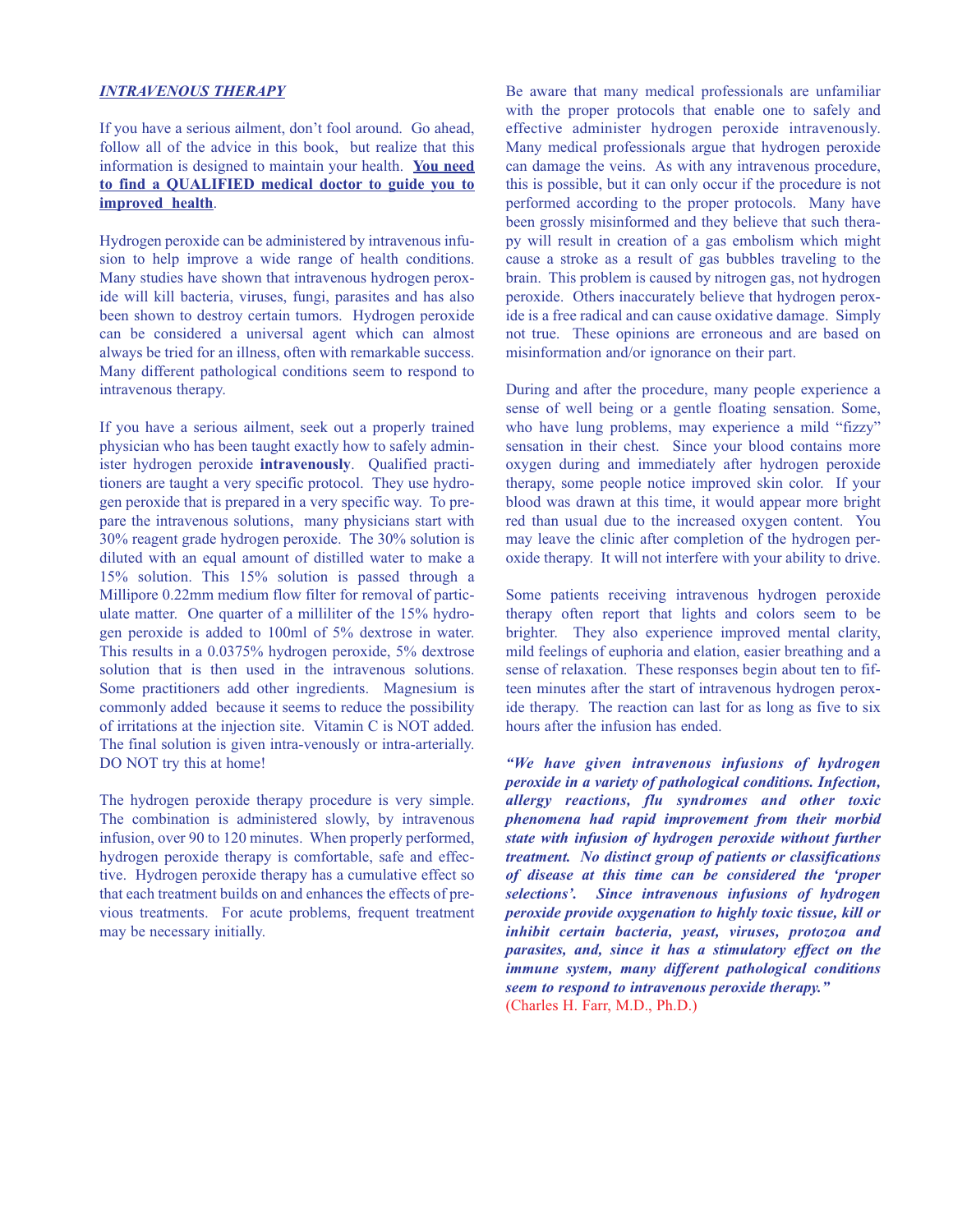# **ARIZONA**

Ralph Luciani Phoenix, Arizona 85021 (602) 242-4024

Bruce Shelton, MD Phoenix, Arizona 85022 (602) 504-1000

Charles Schwengel Mesa, Arizona 85203 (877) 668-1448

Kristy Anderson, ND Mesa, Arizona 85206 (480) 985-0000

Laurence Grey Chandler, Arizona 85225 (602) 999-8118 (905) 725-7000

# **CALIFORNIA**

Frank Shallenberger, MD, HMD Carson City, California 89703 (775) 884-3990

Joseph Sciabbarrasi Los Angeles, California 90025 (310) 268-8466

Ilona Abraham, MD Encino, California 91316 (818) 345-8721

Stephen Danielsen, ND Thousand Oaks, California 91360 (805) 857-0749

Salvacion Lee, ND Studio City, California 91604 (818) 505-1574

Hitendra Shah, MD Diamond Bar, California 91765 (909) 860-2610

David Howe, MD, BPCT El Cajon, California 92021 (619) 440-7787

Les Breitman, MD Oceanside, California 92054 (760) 439-9955

Juergen Winkler, MD Oceanside, California 92054 (760) 439-9955

Andrea Angelucci San Diego, California 92109 (518) 879-4144

Vigilanda Solijon, MD Grand Terrace, California 92313 (909) 783-2773

Allan Sosin Irvine, California 92618 (949) 600-5100

Carmelo A. Plateroti, DO, BPCT Atascadero, California 93422 (805) 462-2262

Howard Press, MD Carmel Valley, California 93924 (831) 659-2172

Deepta Saxeena, MD Fremont, California 94536 (510) 790-2144

Evangeline Lopez, MD San Jose, California 95125 (408) 569-8863 (408) 885-0840

Robert Rowan, MD Santa Rosa, California 95402 (707) 578-7787

Terri Su, MD Santa Rosa, California 95403 (707) 578-7787

Ron Kennedy, MD Santa Rosa, California 95403 (707) 576-0100

Bernard McGinity, MD Carmichael, California 95608 (916) 485-4556

#### **COLORADO**

Jonathon Singer Greenwood Village, Colorado 80111 (303) 488-0034

Alexander Thermos Lakewood, Colorado 80215 (303)462-1070

# **FLORIDA**

Deborah Viglione, MD Gulf Breeze, Florida 32561 (850) 623-3836 (850) 934-8138

Tracey Pinkston, MD Gulf Breeze, Florida 32561 (850) 934-8138

Watson Alternative Health, MD Milton, Florida 32570 (850) 623-3836

Robert Erickson, MD Gainesville, Florida 32606 (352) 331-5138

Jack Young, MD, PhDm, APCT, H Mount Dora, Florida 32757 (352) 385-4400

Kirti Kalidas, MD, ND Orlando, Florida 32819 (407) 355-9246

Chris Enriquez, MD, BPCT Ft. Lauderdale, Florida 33317 (954) 583-3335

Eugene Lee, MD Tampa, Florida 33606 (813) 251-3089 (813) 251-3096

John Monhollon, MD Sarasota, Florida 34221 (727) 399-8600 (941) 955-6220

Alan Sault, MD Sarasota, Florida 34239 (941) 957-4500 (941) 330-0564

## **GEORGIA**

Milton Fried, APCT, ABCMT Atlanta, Georgia 30360 (770) 451-4857

# **HAWAII**

Alan Thai, MD Kapaau, Hawaii 96755 (808) 889-5556

Richard Lippman Honolulu, Hawaii 96816 (808) 373-3034

## **IDAHO**

Stephen Thornburgh, DO Nampa, ID 83651 (208) 466-3517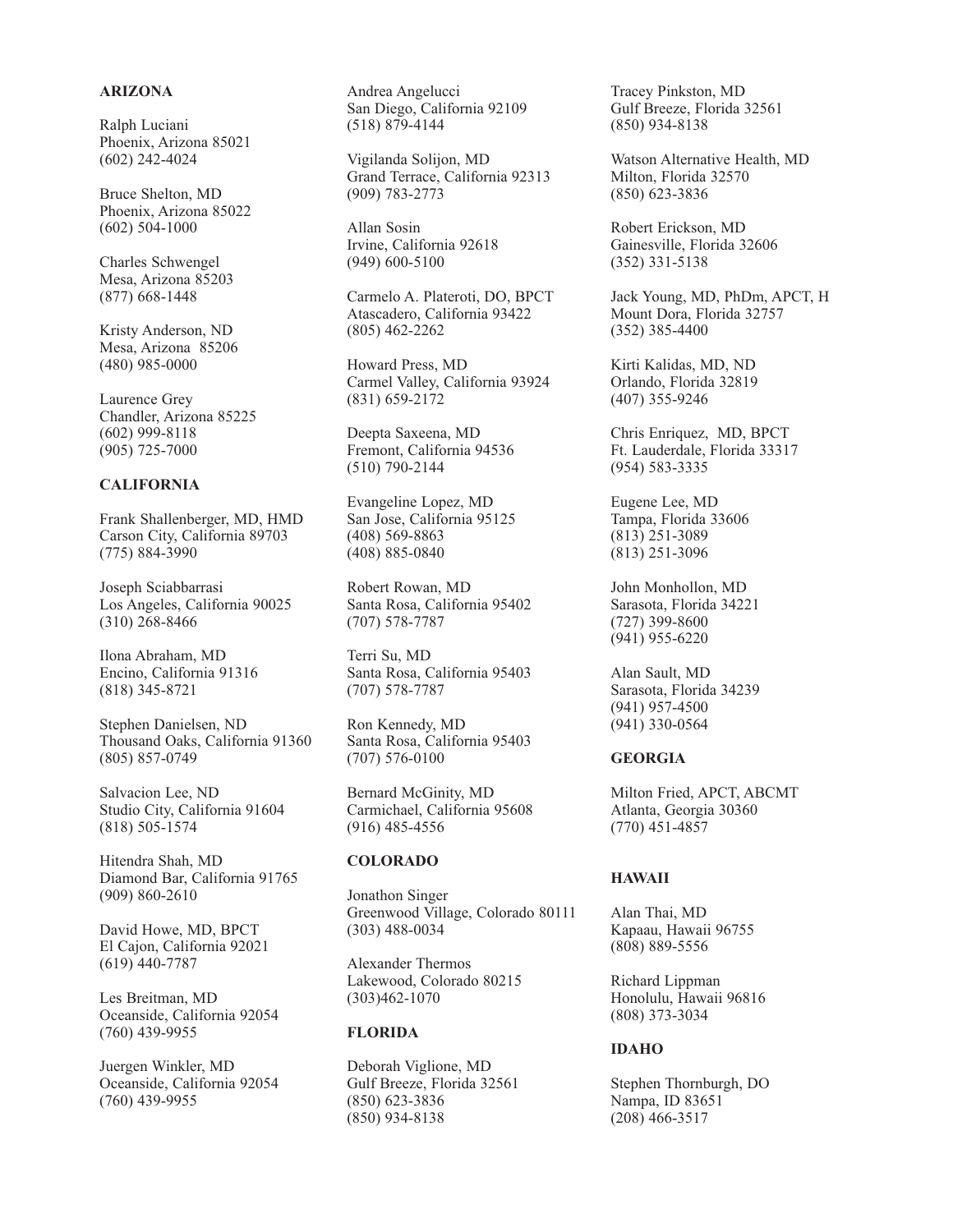# **ILLINOIS**

Terrill Haws, DO Arlington Heights, Illinois 60005 (847) 577-9451

Robert LaCava, MD Elgin, Illinois 60123 (847) 695-6262

# **INDIANA**

Randee Miller, MSN, APRN, BC Carmel, Indiana 46032 (317) 298 3850

Linda Spencer, CPNP, FNCP Indianapolis, Indiana 46254 (317) 298-3850

Marvin Dziabis, MD, PC North Manchester, Indiana 46962 (260) 982-1400

Charles Turner, MD Lafayette, Indiana 47909 (765) 471-1100

#### **MAINE**

Alan Weiner, DO Portland, Maine 04101 (207) 828-8080

# **MARYLAND**

Mark Silvieri, MD Laurel, Maryland 20708 (301) 490-9911

Paul Beals, MD, BPCT Laurel, Maryland 20708 (301) 490-9911

# **MASSACHUSETTS**

Barry Elson, MD Northampton, Massachusetts 01060 (413) 584-7787

#### **MICHIGAN**

Rodney Moret, MD, CA Madison Heights, Michigan 48071 (248) 547-2223

Rick, Ng West Bloomfield, Michigan 48322 (248) 851-1600

David Nebbeling, DO Lansing, Michigan 48917 (517)323-1833

#### **MISSISSIPPI**

Rushikesh Mehta, MD Purvis, Mississippi 39475 (601) 794-3777

# **MISSOURI**

Bonnie Friehling, MD Columbia, Missouri 65203 (573) 446-1200

# **MONTANA**

Dan Carter, ND Bozeman, Montana 59715 (406) 586-2392

John Neustadt, ND Bozeman, Montana 59718 (406) 582-0034

Christine White Missoula, Montana 59801 (406) 542-2147

#### **NEVADA**

Robert Milne, MD Las Vegas, Nevada 89106 (702) 385-1393

Thomas Lee, ND Reno, Nevada 89502 (928) 767-4743 (775) 284-4700

#### **NEW HAMPSHIRE**

Julia Greenspan, ND Hollis, New Hampshire 03049 (603) 249-6783

#### **NEW JERSEY**

David Fornfeld, DO Middletown, New Jersey 07748 (732) 671-3730

Scott Greenberg, MD Cherry Hill, New Jersey 08003 (856) 424-8222 (609) 238-3717

Stanley Hartanowicz, MD Toms River, New Jersey 08753 (732) 255-8880 (732) 300-4224

## **NEW MEXICO**

George Keanna, DDS, FIND, CJN, DANLA Ralph J. Luciani, DO, MS, PhD, MD(H) Lori Eanes, DO 1100 Lead Avenue, SE Albuquerque, New Mexico 87106 www.newhealthinsight.com (877) 392-8533 (505) 292-8533

Philomena Marcus, AP, RN, BC Albuquerque, New Mexico 87123 (505) 298-1024

Wolfgang Haese, MD, DTM, APCT Las Cruces, New Mexico 88012 (505) 373-8415

# **NEW YORK**

Michael Schachter, MD Suffern, New York 10901 (845) 368-4700

Gary Jean-Baptiste, MD Brooklyn, New York 11217 (718) 398-8000

Richard Linchitz, MD Glen Cove, New York 11542 (516) 759-4200

Christopher Calapai, DO East Meadow, New York (516) 794-0404

David Borenstein, MD Hicksville, New York 11801 (516) 749-6447 (718) 758-1650

Robert Barnes, DO Cheektowaga, New York, 14225 (716) 679-3510

# **NORTH CAROLINA**

Rashid Buttar, DO Hunterville, North Carolina 28078 (704) 895-9355

#### **OHIO**

Barbara Singer, DO Lancaster, Ohio 43130 (740) 653-0017

Theodore Cole, MD Cincinnati, Ohio 45241 (513) 563-4321